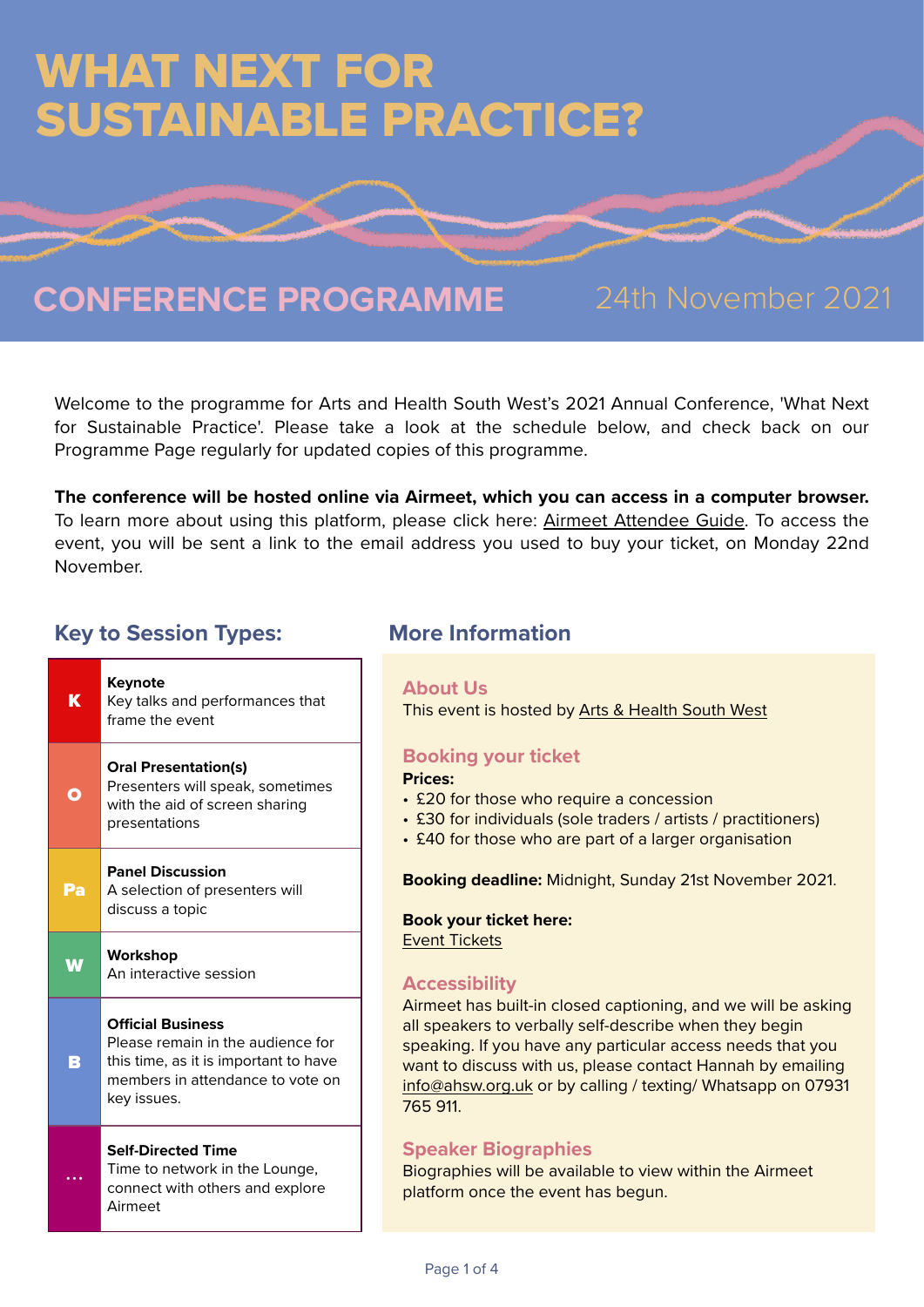## **SCHEDULE**

| <b>Time</b>     | <b>Session</b>                                                                                                                                                                                                             | <b>Type</b> | Location          |
|-----------------|----------------------------------------------------------------------------------------------------------------------------------------------------------------------------------------------------------------------------|-------------|-------------------|
| 09:00 - 09:30   | <b>Arrival</b><br>Set up your Airmeet profile and network in the virtual<br>Airmeet Lounge.                                                                                                                                |             | Lounge            |
|                 |                                                                                                                                                                                                                            |             |                   |
| 09:30 - 09:45   | Welcome<br>Sue Isherwood, Chair of AHSW                                                                                                                                                                                    | K           | <b>Main Stage</b> |
| $09:45 - 10:05$ | <b>KEYNOTE: Why Data Matters - what we can learn</b><br>from data and how it can inform practice.<br>Martin White, Health and Wellbeing Programme Lead,<br>Office for Health Improvement and Disparities, DHSC.            | K           |                   |
| $10:05 - 10:15$ | <b>Reflections on the CHW21 International Conference:</b><br>learning from sustainable policy and practice around<br>the world.<br><b>Alex Coulter, Director of AHSW</b>                                                   | О           |                   |
| $10:15 - 10:30$ | <b>KEYNOTE: Reviving People &amp; Planet Through the</b><br><b>Principle of Sankofa: going back to go forwards. Cleo</b><br>Lake, Director of Black* Artists on the Move, dance<br>facilitator and social justice activist | K           |                   |

10:30 - 10:45 **BREAK**

| $10:45 - 11:30$ | <b>PANEL: Sustainable Practice and Social Prescribing in</b><br>the South West<br>Chaired by Lerato Dunn, Arts Development Officer,<br><b>Bristol City Council, and AHSW Trustee</b> | Pa           | <b>Main Stage</b> |
|-----------------|--------------------------------------------------------------------------------------------------------------------------------------------------------------------------------------|--------------|-------------------|
| $11:35 - 11:40$ | <b>Member Provocation</b><br>Kate Steel Jardel - Language and Power                                                                                                                  | $\mathbf{o}$ | <b>Main Stage</b> |
| $11:40 - 12:30$ | <b>Facilitated table discussions in the Airmeet Lounge</b><br>Reflecting on the morning's themes                                                                                     | $\cdots$     | Lounge            |

12:30 - 13:15 **LUNCH BREAK**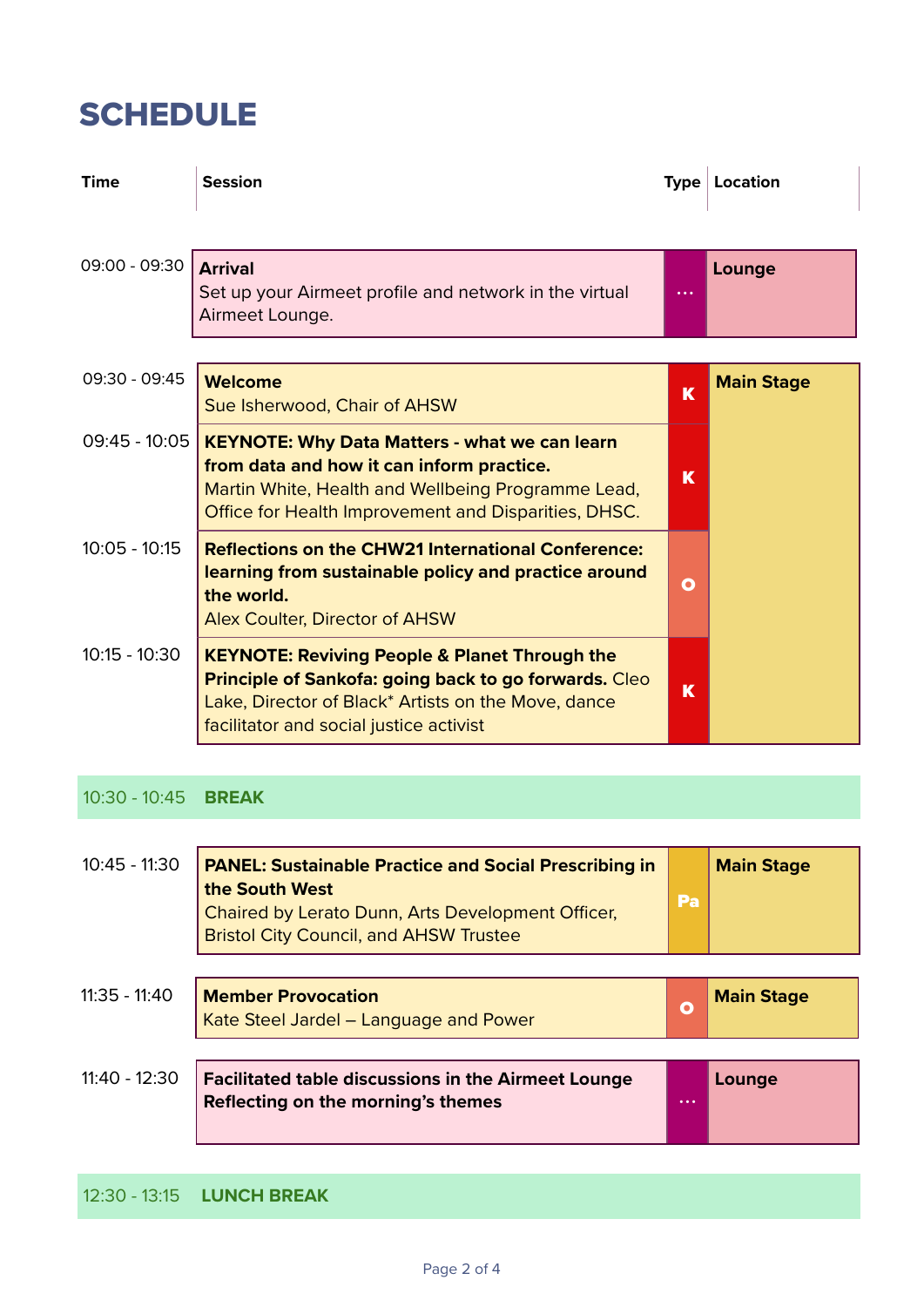| $13:15 - 14:00$                                     | <b>AHSW's 16th AGM</b><br>Chaired by Sue Isherwood.<br>Please join us in the audience for this session, as it is<br>important to have members in attendance to vote on<br>key issues. |                                                                                                                                                                                                                                                                                                                                                                                                                                                                                                                                                                                                                             | B | <b>Main Stage</b>                                               |
|-----------------------------------------------------|---------------------------------------------------------------------------------------------------------------------------------------------------------------------------------------|-----------------------------------------------------------------------------------------------------------------------------------------------------------------------------------------------------------------------------------------------------------------------------------------------------------------------------------------------------------------------------------------------------------------------------------------------------------------------------------------------------------------------------------------------------------------------------------------------------------------------------|---|-----------------------------------------------------------------|
| 14:00 - 14:10                                       |                                                                                                                                                                                       | <b>Introduction to Afternoon Breakout Options</b>                                                                                                                                                                                                                                                                                                                                                                                                                                                                                                                                                                           | O |                                                                 |
|                                                     |                                                                                                                                                                                       |                                                                                                                                                                                                                                                                                                                                                                                                                                                                                                                                                                                                                             |   |                                                                 |
| $14:10 - 15:10$<br><b>CHOICE</b><br>OF <sub>3</sub> | 1                                                                                                                                                                                     | <b>Creative Health Learning Alliance - An interactive</b><br>discussion on professional development for arts,<br>health and wellbeing practitioners, with Sue<br><b>Isherwood and Julia Puebla Fortier</b><br>Come to hear about the opening activities of the<br>Creative Health Learning Alliance, convened by<br>AHSW, and discuss some of the key issues related<br>to professional development in this field. We want to<br>hear your views about what practitioners want to<br>learn, how they learn best, and how we can make<br>learning more accessible and relevant to practice<br>realities.                     | W | <b>Main Stage</b>                                               |
|                                                     | 2                                                                                                                                                                                     | Slow Art of Nature interactive workshop with Dr<br>Louise Younie and environmental artist Natasha<br>Duggan                                                                                                                                                                                                                                                                                                                                                                                                                                                                                                                 | W | <b>Zoom Session</b><br><b>External Link will</b><br>be Provided |
|                                                     | 3                                                                                                                                                                                     | Art + Energy Collective - 'Moths to a Flame'<br>interactive talk<br>Moths to a Flame is a mass-participation art<br>installation for COP26, the UN's climate change<br>conference in Glasgow. The project was designed<br>by The Art and Energy Collective and involved<br>thousands of people all of the UK and further afield<br>in making moths and recording their messages to<br>show world leaders that there is support for action to<br>make the world a better place.<br>During this hands-on talk, Chloe Uden will share<br>some of the journey of this project with you and<br>invite you to have a go yourself. | W | <b>Zoom Session</b><br><b>External Link will</b><br>be Provided |

#### 15:10 - 15:30 **BREAK**